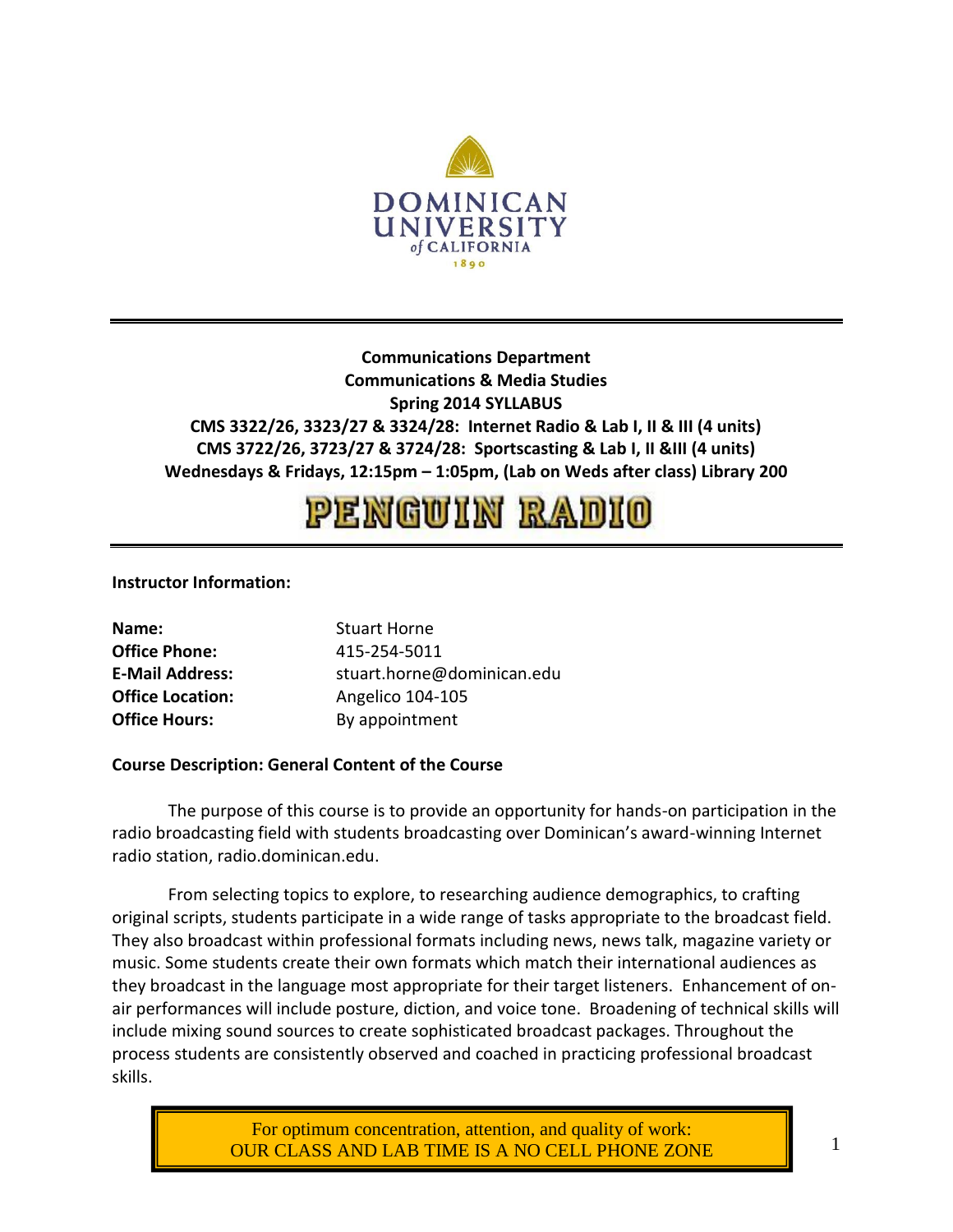# **Course Student Learning Outcomes**

As a result of meeting the requirements in this course, students will be able to:

- Perform on-air broadcasts with appropriate voice, professional level stamina, enhanced awareness, timing, content, diction, and microphone voice control.
- Select and investigate broadcast topics that inform and intrigue diverse audiences with specific demographics exhibiting sensitivity to special needs.
- Write professional quality copy for radio broadcasts and accompanying social media.
- Interview information sources and on-air guests with professional quality questions.
- Learn the basic operation of technical equipment necessary for broadcasting.
- Master sophisticated technical equipment that allows the editing of multiple sources of sounds and blend them into an appropriate production for broadcast for pre and post production uses.

## **COURSE POLICIES AND EXPECTATIONS:**

## **Academic Honesty Honor Code**

Students are expected to adhere to the Academic Honesty Honor Code stated in the Catalog see *[http:](http://www.dominican.edu/academics/catalog)/[/www.dominican.edu/academics/catalog](http://www.dominican.edu/academics/catalog)*

## **Federal Communications Commission & Dominican University Airwave Policies**

- 1. Dominican University is firmly committed to being a community in which students, faculty and staff are consistently treated with both consideration and respect, and are protected from discrimination or harassment. All local, state, and federal laws, ordinances & regulations are to be adhered to and abided by at all times. *(Adapted from Dominican Student Life Handbook)*
- 2. "It is a violation of federal law to air obscene programming at any time…The FCC may revoke a station license, impose a monetary forfeiture or issue a warning if a station airs obscene, indecent, or profane material." *[www.fcc.gov/guides/obscenity-indency-and](http://www.fcc.gov/guides/obscenity-indency-and-profanity)[profanity](http://www.fcc.gov/guides/obscenity-indency-and-profanity)*
- 3. Disrespectful behavior of any kind, physical/verbal/psychological, and the lack of civility in interacting with others, and which threatens the health, safety, welfare, and/or dignity of any person on the Dominican campus [or over the Dominican Internet Radio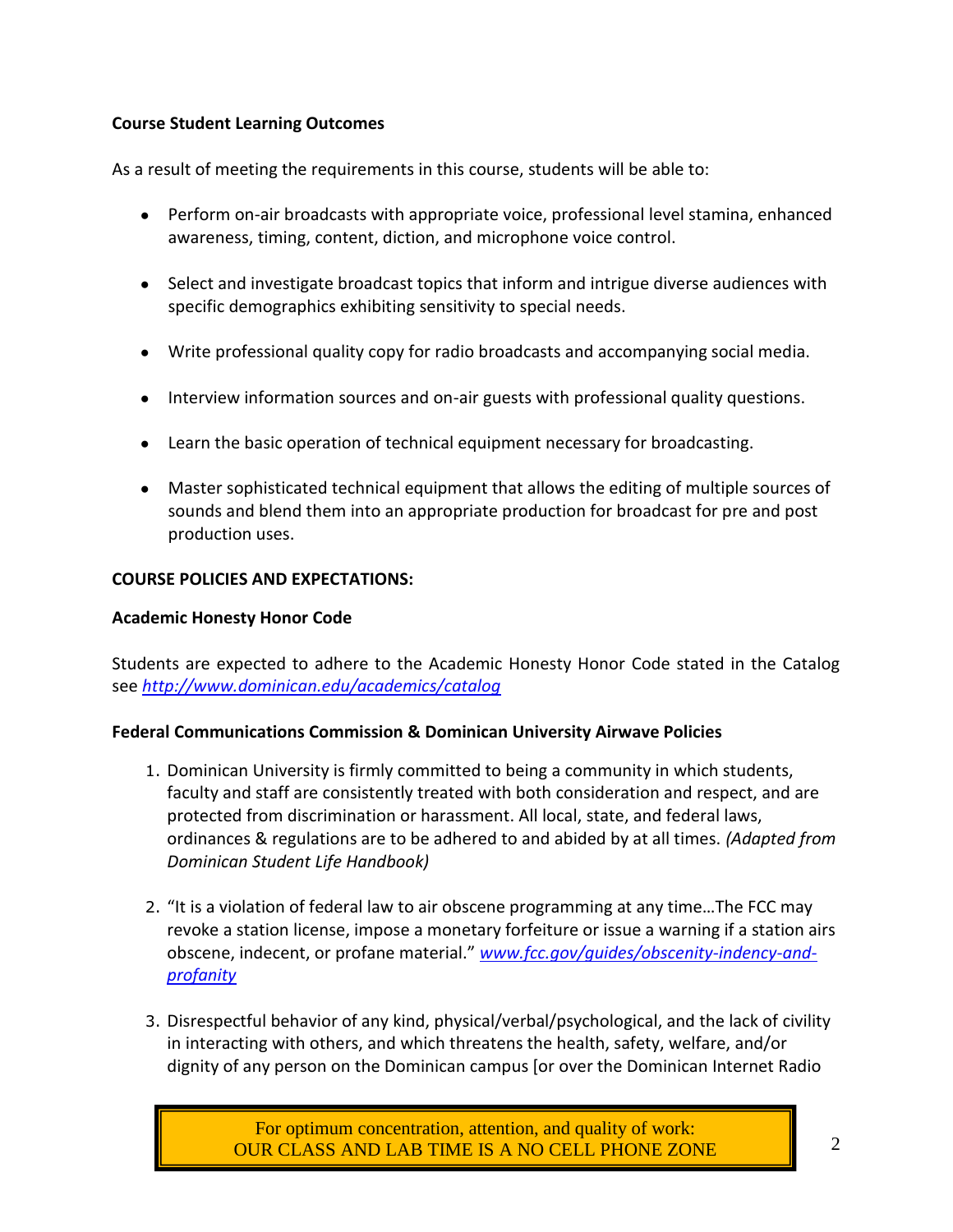Station], will fundamentally undermine the educational process and will lead to disciplinary action. *(Adapted from Dominican Student Life Handbook)*

# **Plagiarism**

Plagiarism is defined as passing someone else's work as one's own original copy. This is tantamount to stealing. It is a serious offense. All sources and assistance used in the preparation and writing of your radio shows, blogs, and research papers and must be properly credited and acknowledged. The Dominican University Policy is clear on the issue. Those who engage in plagiarism with be meted out with definite sanction. Please consult the Student Handbook for more information.

## **Diversity**

To honor cultural diversity in this class it is imperative that the classroom environment be a welcoming and accepting community of diverse learners. This course advocates intercultural knowledge and diverse action where students think critically to understand and communicate issues from different points of view and to collaborate harmoniously with classmates from a range of cultural backgrounds which enhances the students' ability to contribute to academic growth and personal and professional productivity. As diversity is an important issue with broadcasters, students will be required to devise at least 2 radio shows per semester based on specific diversity themes. For example, broadcast topics must address an audience of women, men, seniors, Latinos, Asians, Females, Germans, Catholics, Jews, Muslims, Blacks, middle aged fathers, or any non-traditional audiences.

## **Attendance**

Attendance is mandatory in class and lab and students are expected to be on time to every scheduled class. Students are permitted one absence during the semester and the instructor must be notified of the absence. Any additional absences, excused or otherwise, will result in lower grade by one level. When you incur four counts of absences, you receive an F mark. Three counts of tardiness will count as one absence. Students are responsible to communicate with other students or the instructor to obtain missed information or assignments. Use of your cell phone will be counted as an absence.

## **Assessment**

Students' final grades for this course will be based on attendance, class participation, radio show production, production projects, class assignments, and a final project. Your grade will depend on the quality of your shows and production projects, and how well you demonstrate that you understand, and have thought about, all the materials and information presented in this course.

# **Required Materials**

Bring to every class: Ear Buds/Headphones and a Flash Drive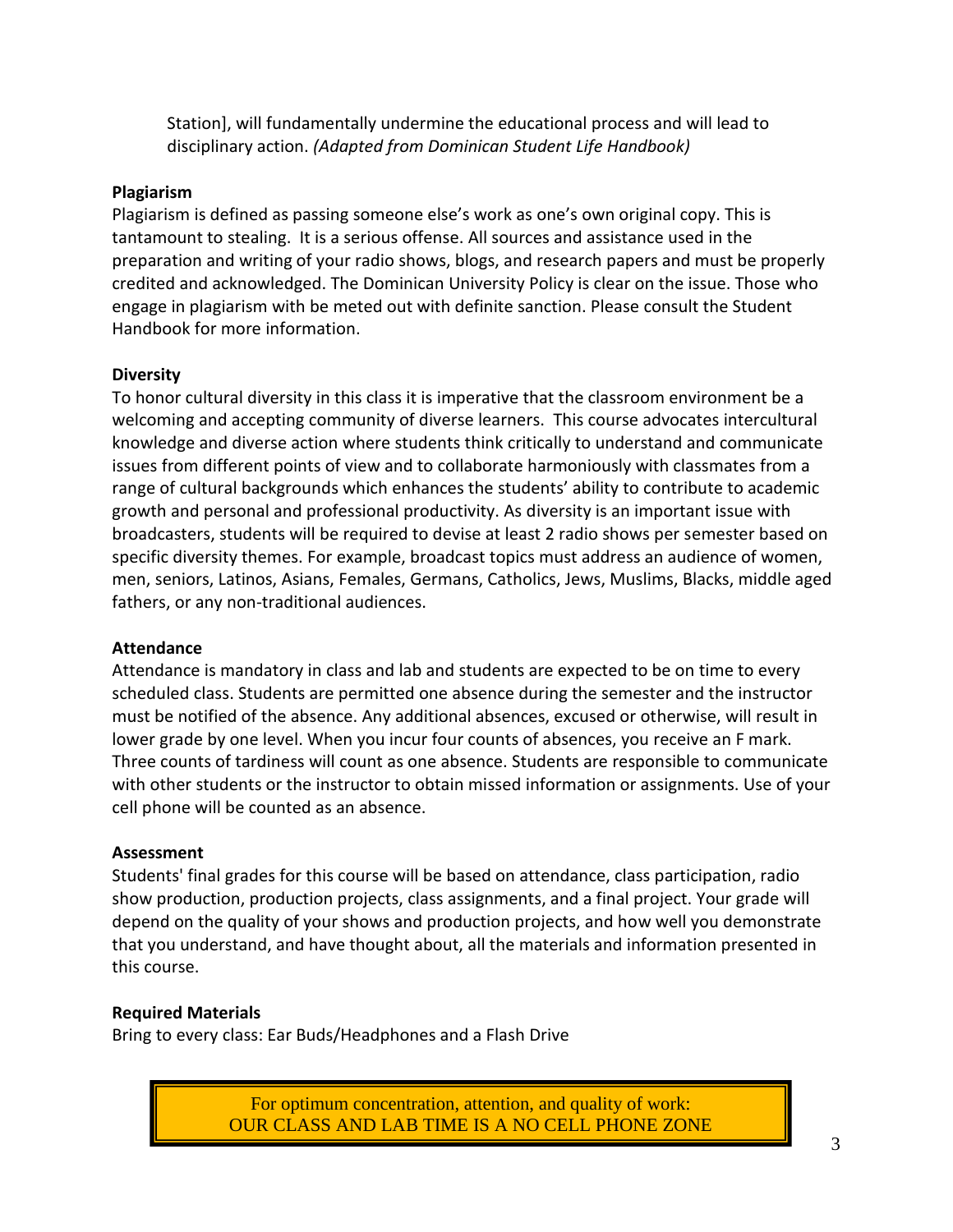# **Computer "Platforms" & Software Programs**

In this class, students will be working in both Microsoft and Mac Platforms. Familiarity with how to navigate within these two operating systems is a must. The primary Audio Recording & Editing software is Adobe Audition. There is a Mac version of Audition on all the Mac Lab computers, and there is a Microsoft version on the PC Computer in the radio station production room and, our broadcast laptops.

# **Lab Participation**

- In the internet radio class and lab there are several levels of experience sharing the same instructor, resources, room, and radio station. This allows for a broad spectrum of learning and leadership – in this environment qualities of collaboration and selfmotivation are a must.
- On occasion, some students will be working on individual projects and assisting one another at the same time that other students are participating in lecture time (hence ear buds are in use).
- "Homework" in the traditional sense of the word is rarely handed out in this class, however there is a minimum of one hour preparation time for each On Air Show and assignments to be completed prior to each class (such as preparing scripts, obtaining sound effects, etc.).
- Along with the regular assignments, individual assignments will be handed out to random students to promote learning and leadership.
- Veteran students will receive opportunities for additional assignments and responsibilities to deepen their knowledge of the radio industry both on the technical and historical levels.

# **Live Radio Shows**

All students will participate (write, host, engineer, & report) in the live broadcast of the Penguin Press Pass weekly news show each Friday.

Sportscasting I, II, & III Students – Additional Sports Broadcasting assignments will be assigned.

Radio III Students - On Air Radio Show is optional. Assist instructor with live lecture broadcasts. Additional production radio station maintenance assignments will be assigned.

Radio I and II - Students will be responsible for producing an On Air Radio Show that will run for approximately 12 weeks, each show to be one hour in length. The content to be approved by instructor with inclusion of news, Dominican Univ. promos and public service announcements.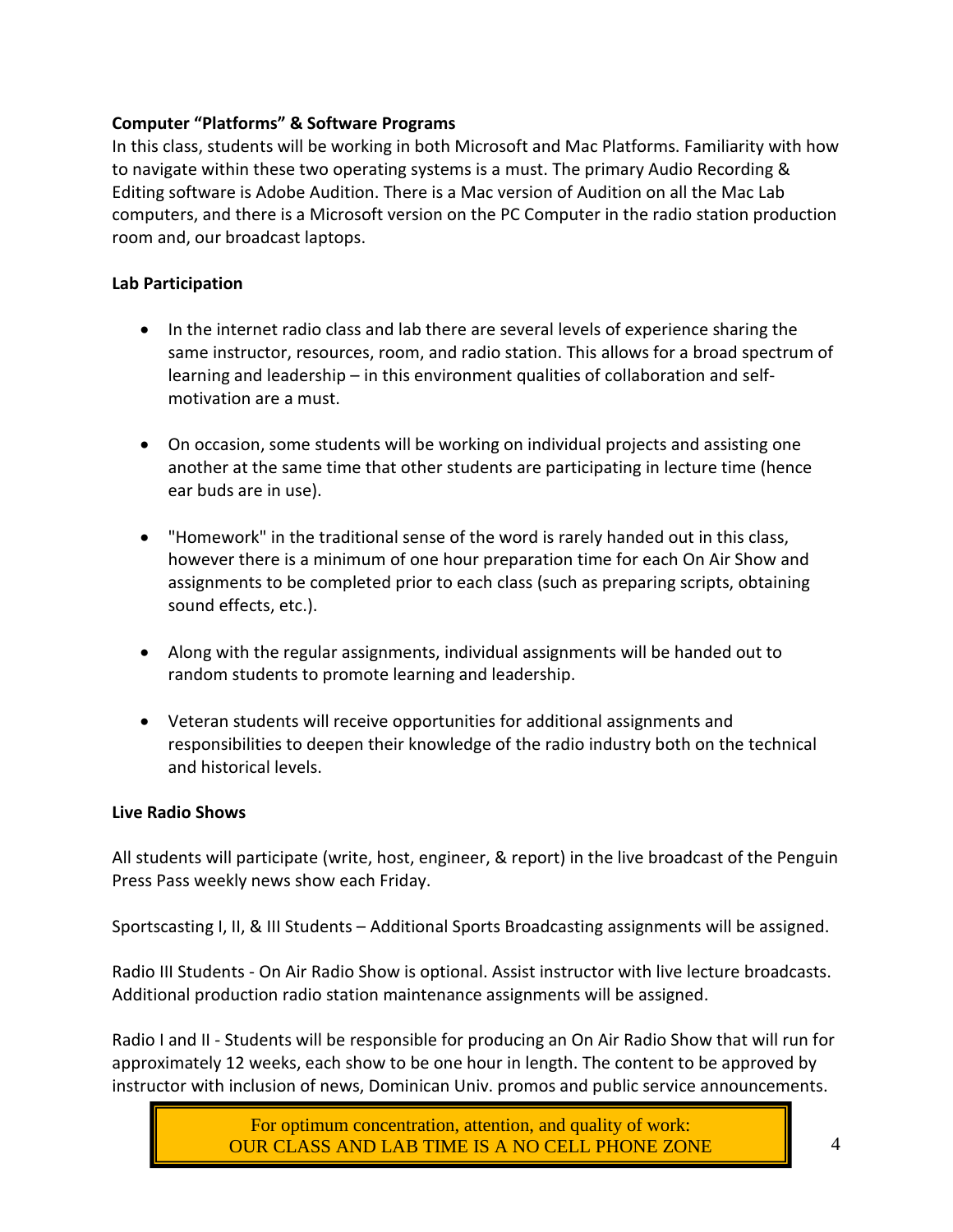- All shows are performed live at the radio.dominican.edu internet radio station in room 104/105 in Angelico Hall and are simultaneously recorded for archiving, review, and podcasting.
- DJs will come up with a name for their show and will select a time slot for that show to air.
- DJs are encouraged to develop an On Air Alias/Persona, but for females the On Air Alias is a requirement for personal and professional safety and security reasons.
- All DJs are required to create or obtain a graphic and theme song that is relevant and representative to their show.
- All DJs must be prepared to report on a wide variety of current events and news related topics during news update sessions of their radio show broadcasts (above and beyond their show content). Students are encouraged to listen to national and local radio news, watch television news shows, and read about current news on the internet, in newspapers, and in news magazines.
- DJs are encouraged to include diversity themes in at least two of their shows each semester for example; addressing audiences of women, men, seniors, Latinos, Asians, Females, Germans, Catholics, Jews, Muslims, Blacks, middle aged fathers, or any nontraditional audiences.
- DJs are encouraged to set up multiple social media tools for use in promoting and reporting about their show: Facebook, Blogspot.com, Email, UStream, Twitter, and other tools as deemed pertinent by the instructor to enhance the production value and publicity of their shows.
- DJs are encouraged to listen to their fellow DJs' radio programs for shared learning and objective feedback.
- If a DJ is scheduled for a radio broadcast at a specific time, and is unable to do said show, he or she must report an emergency absence to the program manager/instructor and when a show is missed, or bumped due to other live broadcasts. DJs are responsible to find a replacement, provide a pre-recorded show, or make up their live show on another day as coordinated with the instructor.
- DJs who create and present more than the required number of shows will earn extra credit.